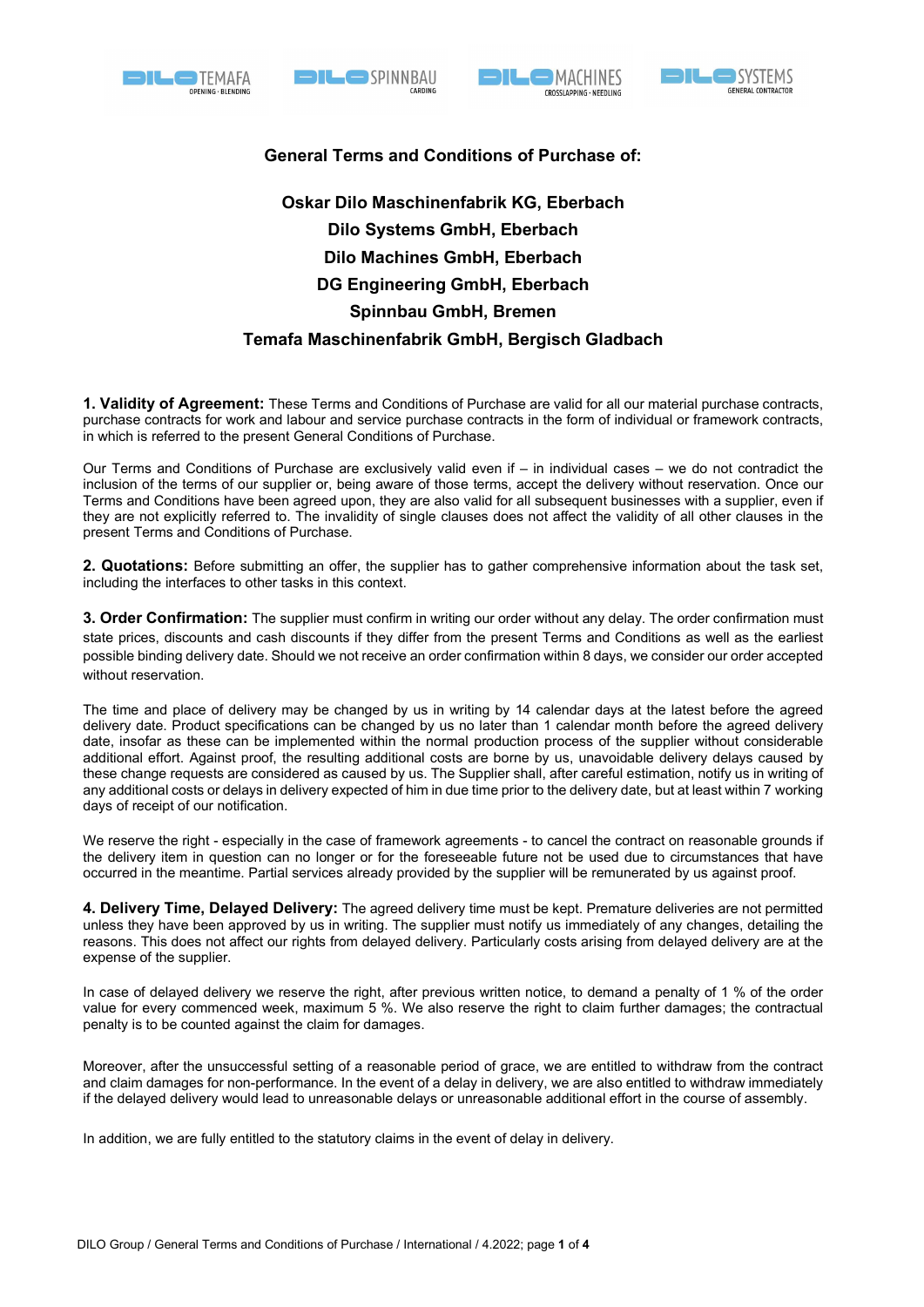







If we are prevented by circumstances of Force Majeure from accepting the delivery item, we are not responsible for this and shall not be liable for any resulting damage to the supplier.

An event of force majeure includes without limitation: natural disasters, strikes, lock-out, sabotage, industrial dispute, war, civil war or warlike operations, threats of terrorism, civil commotion, usurpation of civil or military government, restrictions in the use of power. Identically treated as events of force majeure are all circumstances which are beyond the reasonable control of us ("Force Majeure").

Equal to such event of Force Majeure at the place of performance of duties is such event in a different place, if an extension of such risk to the place of performance in a foreseeable time cannot be excluded, and therefore prevents us from accepting the delivery item.

The supplier must conclude a transport insurance for the delivery corresponding to the value of the delivery item.

5. Retention of Title: Retention of title of the supplier are only valid until payment of the respective delivery item; extended or prolonged retention of title is inadmissible.

6. Shipment: In case no other agreement has been made, shipment must be made free of freight charges and expenses to the agreed place of performance. If no place of performance has been specified in the contract, shipment must be made to our premises in Eberbach.

**7. Packaging:** The supplier has, if we wish, to take back all or part of its packaging.

8. Transfer of Risk: The transfer of risk to us takes place after arrival and receipt of the goods at our premises and after receipt of proper shipping documents. Until this, the goods are stored with us at the costs and risk of the supplier.

**9. Invoicing:** Invoices in duplicate must be received within 8 days from shipment of the goods.

10. Payment: Payment including VAT will be effected at our choice either within 14 days with 3 % discount or within 30 days with 2 % discount or within 60 days net. Decisive for the deadline run is the date of placing the order with our bank.

11. Safety Devices: Goods such as machines, units, vehicles must have the necessary safety devices as per the accident prevention regulations of the Institutions for Statutory Accident Insurance and Prevention as well as per the applicable law.

12. Warranty: For the period of three years from acceptance of the goods the supplier is obliged to remedy immediately all deficiencies that are due to defective or inferior material, improper workmanship or construction at his costs DDP place of delivery or to replace affected parts. In urgent cases where it is unreasonable to ask the supplier for supplementary performance or if the supplier delays his warranty obligations, we reserve the right to remedy the deficiencies ourselves or to have the deficiencies remedied at the cost of the supplier or to purchase replacement.

The statutory provisions (§§ 377, 381 HGB (German Commercial Code)) apply to commercial inspection and notification of defects with the following provisions:

Our obligation to inspect is limited to defects that become apparent during our incoming goods inspection under external examination including the delivery documents (e.g. transport damage, incorrect or short delivery) or are identifiable in sample checks during our quality control. Insofar as acceptance has been agreed, there is no obligation to inspect. Moreover, it depends on the extent to which an investigation, taking into account the circumstances of the individual case, is feasible in the ordinary course of business. Our obligation of notification of defects discovered later remains unaffected. Notwithstanding our obligation to inspect, our complaint (notice of defect) shall in any case be considered as prompt and timely if it is sent within 5 working days of discovery or, in case of obvious defects, upon delivery.

Deviating from § 442 alinea 1 p. 2 BGB (German Civil Code) we are fully entitled to claims for defects, even if the defect remained unknown to us at the conclusion of the contract due to gross negligence.

The supplementary performance also includes the removal of defective goods and reinstallation, if the goods have been installed according to their nature and purpose of use in another thing or attached to another thing; our statutory claim for compensation for corresponding expenses remains unaffected. The supplier bears the expenses necessary for the purpose of the examination and supplementary performance even if it turns out that there was actually no defect. Our liability for damages in case of unjustified request to remedy defects remains unaffected; however, we are liable only if we have recognized or grossly negligent did not recognize that there was no defect.

Notwithstanding our statutory rights and the provisions in the preceding paragraph following applies: If the supplier does not fulfill his obligation to supplementary performance - at our discretion by elimination of the defect (rectification) or by delivering a defect-free item (replacement) - within a reasonable period of time set by us, we can remedy the defect ourselves and demand compensation from the supplier for the necessary expenses or a corresponding advance. If the supplementary performance by the supplier has failed or is unreasonable for us (e.g. because of special urgency, endangerment of operational safety or imminent occurrence of disproportionate damage), no deadline is required. We will inform the supplier about such circumstances immediately, if possible beforehand.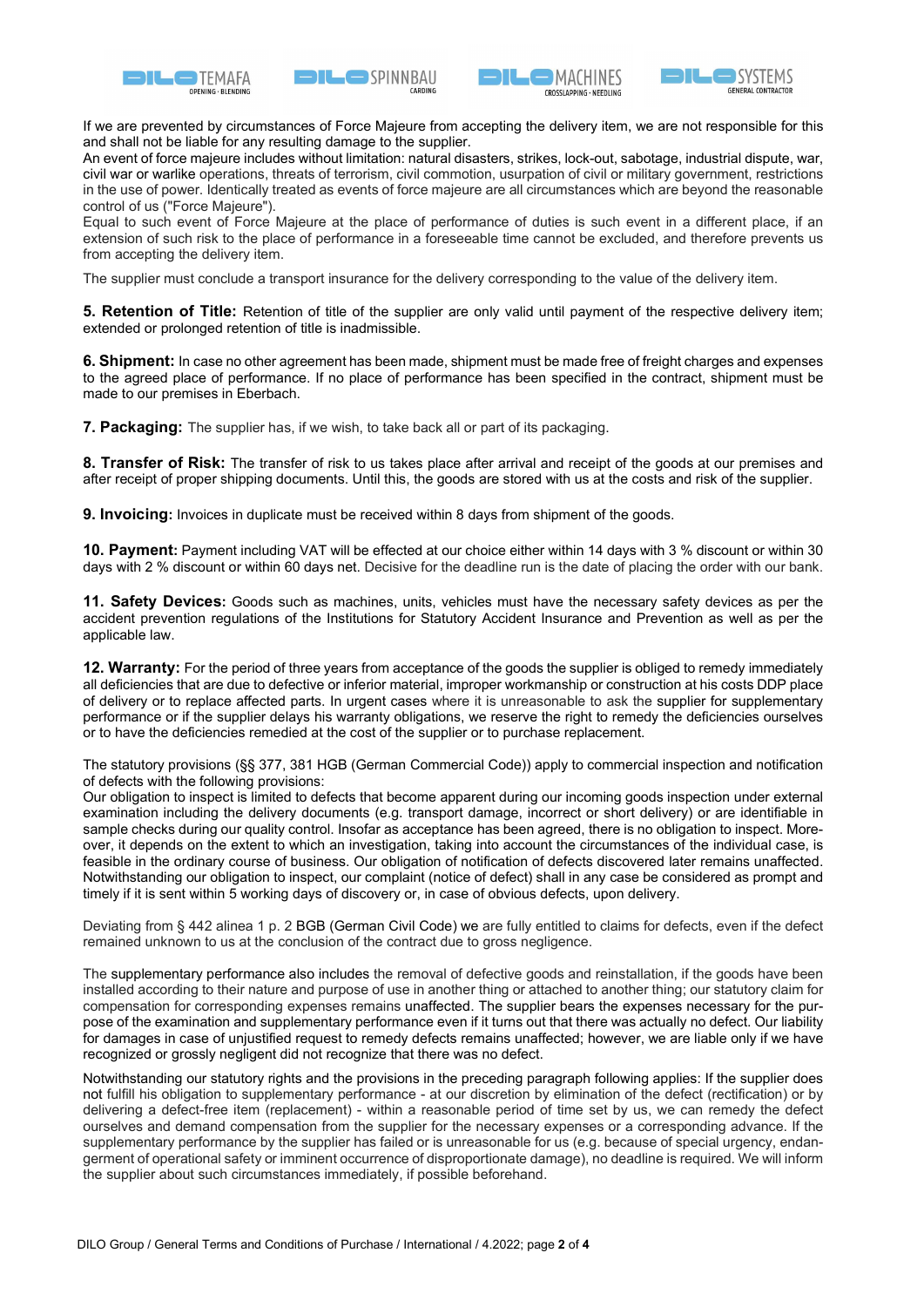







If the contract does not stipulate other agreements or if the applicable law does not require longer periods, claims under material defects on assembly parts and accessories for our machines expire in three years.

13. Other Liability: Incidentally, the supplier is liable in accordance with the statutory provisions for the culpably caused damage.

He undertakes to provide extended operating and product liability insurance coverage (for built-in components: incorporating a machine clause), including full coverage under the so-called product liability model, that means in particular also for removal and installation costs, with a coverage of at least EUR 5 million. The supplier will provide us with a corresponding confirmation of insurance upon request.

14. Supplier recourse: We are entitled to our legally determined recourse claims within a supply chain (supplier recourse in accordance with §§ 445a, 445b, 478 BGB) in addition to the claims for defects without limitation. In particular, we are entitled to demand exactly the type of supplementary performance (repair or replacement) from the supplier, which we owe to our customer in individual cases. Our legal right to choose (§ 439 alinea 1 BGB) is not restricted by this.

Before we acknowledge or fulfill a claim asserted by our customer (including reimbursement of expenses according to §§ 445a alinea 1, 439 alinea 2 and 3 BGB), we will inform the supplier and ask for a written statement with a short statement of the facts. If a substantiated statement is not made within a reasonable period of time and if no mutually agreed solution is brought about, the deficiency claim actually granted by us shall be deemed due to our customer. In this case, the supplier is in charge of the evidence to the contrary.

Our claims from supplier recourse also apply if the defective goods are further processed by us or another contractor, e.g. by installation into another product.

15. Industrial Property Rights: The supplier assumes liability that the delivered goods are not subject to industrial property rights of third parties. In case of an infringement of such rights the supplier is obliged to pay all damages to us and to third parties for the duration of the validity of these rights. However, in such a case we also reserve the right to obtain the required approval from the owner of said rights for delivery, installation, use, re-sale etc. of the goods at the expense of the supplier. The above regulations do not apply insofar as the supplier proves that he is neither responsible for the infringement of industrial property rights, nor should have recognized it at the time of delivery if commercial diligence had been taken.

**16. Drawings, Non-Disclosure:** Information provided by us or drawings based upon such information etc. may only be used for other purposes pending prior written approval by us.

All information given by us to the supplier as well as results based upon such information (with exception of information accessible to the public) must not be disclosed to third parties by the supplier for a duration of three years from conclusion of the contract and may only be used in the supplier's works for deliveries to us. Should it be necessary to disclose confidential information to third parties for the execution of the order, the non-disclosure must be extended to them. In the event of a violation of non-disclosure, a contractual penalty of EUR 25,000 per infringement act shall be deemed to have been agreed, however, maximum EUR 50,000 per order. The assertion of further damages is reserved, the contractual penalty is to be set off against the claim for compensation.

17. Tools and Models: If we pay in full or part the costs for tools and models, these tools respectively models remain our property. The return of the tools respectively models to us is replaced by the supplier storing them free of charge. They must be marked as DILO's property and suitably insured against all risks at supplier's expense.

They shall be renewed by the supplier at his own expense if they become unusable due to his fault, in the event of normal wear and tear, we will contribute 50% of the costs. The replaced tools also become our property. If we deem it necessary to ask the supplier to return the goods respectively models, he will do so without any objection. Tools and models may only be used for the production for third parties with our written approval.

18. Free Issue Equipment: Materials, tools etc. that we provide to the supplier for the execution of our orders remain our property. The supplier may only make intended use of this free issue equipment and may not release it to third parties, nor may he make other dispositions (e.g. pledge or assign security). Furthermore, the supplier must handle the tools and materials marked as our property with care and store them separately and well-arranged. In case of pledge or other claims of the objects by third parties, the supplier has to inform us immediately and to reserve our rights clearly stating the legal ownership of said objects. In addition, the supplier must insure at his expense the free issue equipment suitably against fire, water, theft and catastrophes. Upon our request, the supplier is obliged to return the free issue equipment insofar as these items are no more required for the order processing.